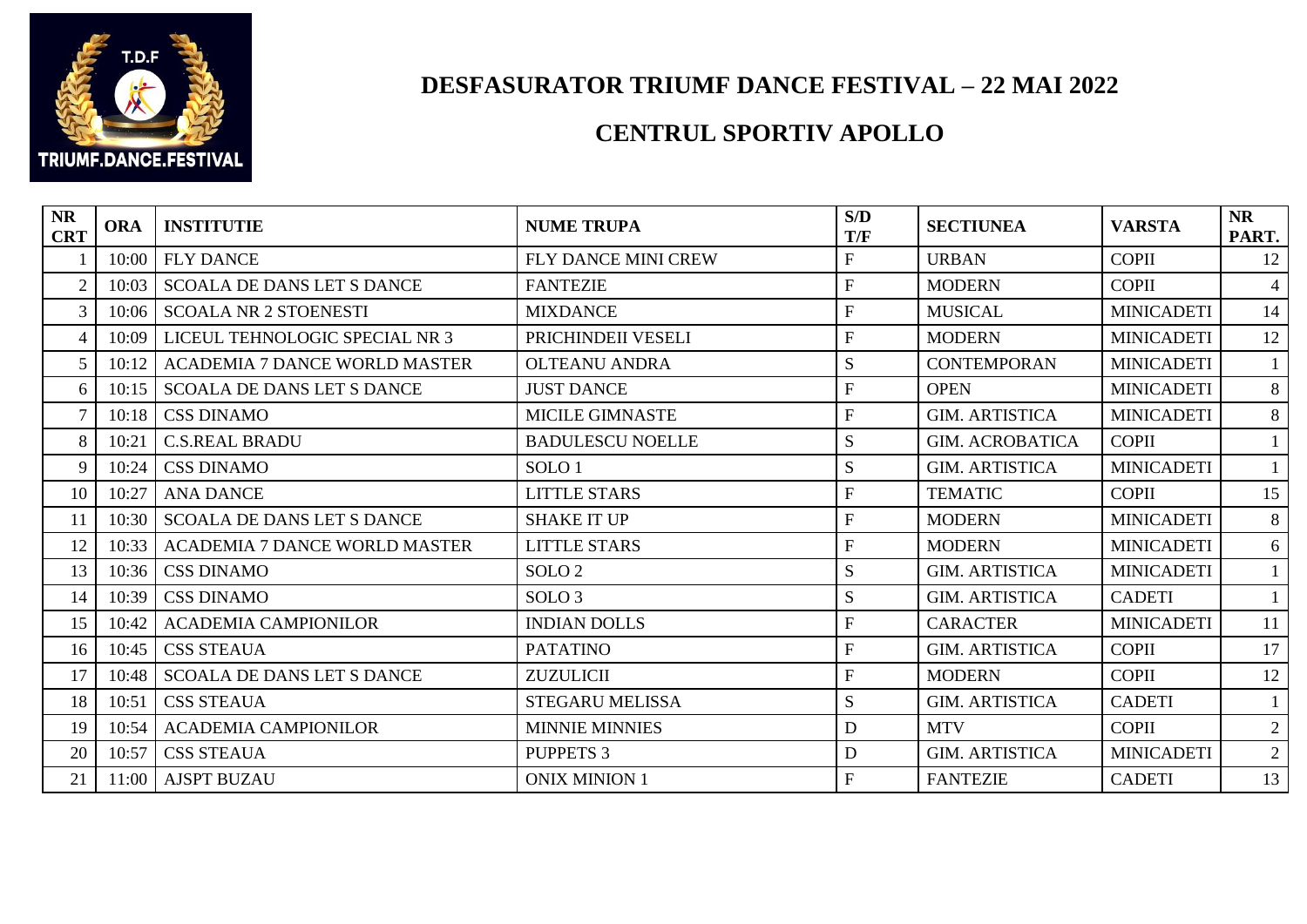| <b>NR</b><br><b>CRT</b> | <b>ORA</b> | <b>INSTITUTIE</b>                    | <b>NUME TRUPA</b>                                    | S/D/T/F                   | <b>SECTIUNEA</b>       | <b>VARSTA</b>     | <b>NR</b><br>PART. |
|-------------------------|------------|--------------------------------------|------------------------------------------------------|---------------------------|------------------------|-------------------|--------------------|
| 22                      | 11:03      | <b>ACS SIBBA</b>                     | <b>SIBBA MINI</b>                                    | ${\bf F}$                 | <b>MTV</b>             | <b>MINICADETI</b> | 20                 |
| 23                      | 11:06      | <b>ACADEMIA CAMPIONILOR</b>          | THE QUEENS                                           | $\mathbf{F}$              | <b>CARACTER</b>        | <b>CADETI</b>     | 14                 |
| 24                      | 11:09      | <b>ACADEMIA 7 DANCE WORLD MASTER</b> | <b>OLTEANU ANDRA</b>                                 | S                         | <b>ACROGYM</b>         | <b>MINICADETI</b> |                    |
| 25                      | 11:12      | <b>CSS STEAUA</b>                    | <b>PUPPETS 2</b>                                     | $\overline{F}$            | <b>GIM. ARTISTICA</b>  | <b>MINICADETI</b> | $\overline{4}$     |
| 26                      | 11:15      | <b>C.S.REAL BRADU</b>                | <b>MARINAC DELIA</b>                                 | S                         | <b>GIM. RITMICA</b>    | <b>CADETI</b>     |                    |
| 27                      | 11:18      | <b>ACADEMIA CAMPIONILOR</b>          | POM PON ACADEMY                                      | $\overline{F}$            | <b>MAJORETE</b>        | <b>COPII</b>      | 14                 |
| 28                      | 11:21      | <b>DANCE 4YOU STUDIO</b>             | <b>DANCE4YOU STUDIO 1</b>                            | $\overline{F}$            | <b>FANTEZIE</b>        | <b>CADETI</b>     | 8                  |
| 29                      | 11:24      | <b>ACS SIBBA</b>                     | <b>MEDEEA TRANDAFIR</b>                              | S                         | <b>MTV</b>             | <b>MINICADETI</b> |                    |
| 30                      | 11:27      | <b>CSS STEAUA</b>                    | <b>LIGHT IT UP</b>                                   | $\mathbf D$               | <b>GIM. ARTISTICA</b>  | <b>CADETI</b>     | 2                  |
| 31                      | 11:30      | <b>ACADEMIA CAMPIONILOR</b>          | <b>SHINING KIDS</b>                                  | $\boldsymbol{\mathrm{F}}$ | <b>CARACTER</b>        | <b>MINICADETI</b> | 14                 |
| 32                      | 11:33      | <b>AJSPT BUZAU</b>                   | <b>ONIX MINION 2</b>                                 | ${\bf F}$                 | <b>MUSICAL</b>         | <b>CADETI</b>     | 13                 |
| 33                      | 11:36      | <b>DANCE 4YOU STUDIO</b>             | <b>BIANCA RADUCA</b>                                 | S                         | <b>CONTEMPORAN</b>     | <b>JUNIORI</b>    | $\mathbf{1}$       |
| 34                      | 11:39      | <b>CSS STEAUA</b>                    | <b>LONE DIGGER</b>                                   | $\overline{T}$            | <b>GIM. ARTISTICA</b>  | <b>CADETI</b>     | 3                  |
| 35                      | 11:42      | <b>ACADEMIA CAMPIONILOR</b>          | UMBRELUTELE DANSATOARE                               | ${\bf F}$                 | <b>TEMATIC</b>         | <b>MINICADETI</b> | 11                 |
| 36                      | 11:45      | <b>C.S. REAL BRADU</b>               | <b>GYMNASTIC STAR 1</b>                              | ${\bf F}$                 | <b>CARACTER</b>        | <b>MINICADETI</b> | 10                 |
| 37                      | 11:48      | <b>ACS SIBBA</b>                     | <b>SARAH MIHAILESCU&amp; IRINA</b><br><b>DECIANU</b> | D                         | <b>MTV</b>             | <b>COPII</b>      | $\overline{2}$     |
| 38                      | 11:51      | <b>DANCE 4YOU STUDIO</b>             | <b>ARIANA MARIA</b>                                  | S                         | <b>TEMATIC</b>         | <b>JUNIORI</b>    |                    |
| 39                      | 11:54      | <b>CSS STEAUA</b>                    | <b>ENCANTO 2</b>                                     | $\overline{F}$            | <b>GIM. ARTISTICA</b>  | <b>COPII</b>      | 5 <sup>5</sup>     |
| 40                      | 11:57      | <b>C.S. REAL BRADU</b>               | <b>NASTASE EVA</b>                                   | S                         | <b>GIM. ACROBATICA</b> | <b>CADETI</b>     |                    |
| 41                      | 12:00      | <b>ELLY AFTER SCHOOL</b>             | <b>COUNTRY GIRL</b>                                  | $\mathbf{F}$              | <b>OPEN</b>            | <b>MINICADETI</b> | $5^{\circ}$        |
| 42                      | 12:03      | <b>ACS SIBBA</b>                     | <b>DAVID BURTEA</b>                                  | S                         | <b>MTV</b>             | <b>MINICADETI</b> |                    |
| 43                      | 12:06      | <b>DANCE 4YOU STUDIO</b>             | <b>MIRUNA DAN</b>                                    | S                         | <b>CONTEMPORAN</b>     | <b>JUNIORI</b>    | $\mathbf{1}$       |
| 44                      | 12:09      | <b>AJSPT BUZAU</b>                   | <b>NOBLESS</b>                                       | $\overline{F}$            | <b>CONTEMPORAN</b>     | <b>JUNIORI</b>    | 5 <sup>5</sup>     |
| 45                      | 12:12      | <b>C.S.REAL BRADU</b>                | <b>GYMNASTIC STAR 2</b>                              | ${\bf F}$                 | <b>SHOW REVIEW</b>     | <b>CADETI</b>     | 6                  |
| 46                      | 12:15      | <b>CSS STEAUA</b>                    | <b>PUPPETS 1</b>                                     | $\mathbf D$               | <b>GIM. ARTISTICA</b>  | <b>MINICADETI</b> | $\overline{2}$     |
| 47                      | 12:18      | <b>C.S. REAL BRADU</b>               | <b>NASTASE EVA</b>                                   | S                         | <b>GIM. RITMICA</b>    | <b>CADETI</b>     | 1                  |
| 48                      | 12:21      | <b>DANCE 4YOU STUDIO</b>             | RADU ANA MARIA & STAICU LARISA                       | D                         | <b>CONTEMPORAN</b>     | <b>CADETI</b>     | 2                  |
| 49                      | 12:24      | <b>ACS SIBBA</b>                     | <b>SIBBA FAMILY</b>                                  | ${\bf F}$                 | <b>MTV</b>             | <b>CADETI</b>     | 12                 |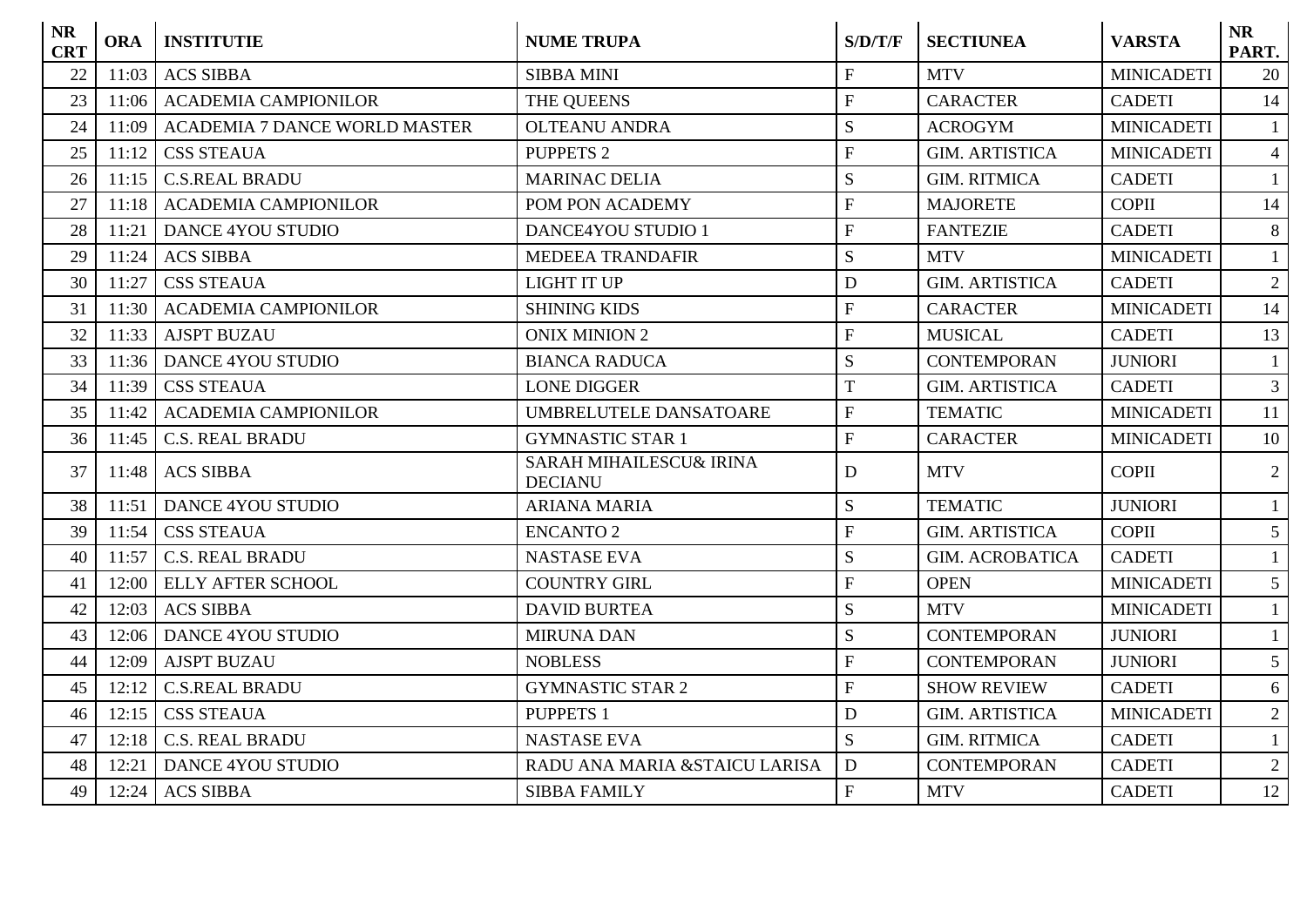| <b>NR</b><br><b>CRT</b> | <b>ORA</b> | <b>INSTITUTIE</b>                  | <b>NUME TRUPA</b>                         | S/D/T/F                 | <b>SECTIUNEA</b>       | <b>VARSTA</b>     | <b>NR</b><br>PART. |
|-------------------------|------------|------------------------------------|-------------------------------------------|-------------------------|------------------------|-------------------|--------------------|
| 50                      | 12:27      | <b>CSS STEAUA</b>                  | ENCANTO 1                                 | $\overline{F}$          | <b>GIM. ARTISTICA</b>  | <b>COPII</b>      | 5 <sup>1</sup>     |
| 51                      | 12:30      | <b>C.S. REAL BRADU</b>             | <b>MARINAC DELIA</b>                      | S                       | <b>GIM. ACROBATICA</b> | <b>CADETI</b>     | $\mathbf{1}$       |
| 52                      | 12:33      | <b>DANCE 4YOU STUDIO</b>           | STEFANESCU YASMINE &DAVID<br><b>ALEXA</b> | D                       | <b>CONTEMPORAN</b>     | <b>JUNIORI</b>    | $\overline{2}$     |
| 53                      | 12:36      | <b>C.S. REAL BRADU</b>             | <b>LAZARESCU LORENA</b>                   | S                       | <b>GIM. RITMICA</b>    | <b>CADETI</b>     | $\mathbf{1}$       |
| 54                      | 12:39      | <b>C.S. REAL BRADU</b>             | <b>MARES ADELINA</b>                      | S                       | <b>GIM. ACROBATICA</b> | <b>MINICADETI</b> | $\mathbf{1}$       |
| 55                      | 12:42      |                                    |                                           |                         |                        |                   |                    |
| 56                      | 12:45      |                                    |                                           |                         |                        |                   |                    |
| 57                      | 12:48      |                                    | <b>PAUZA</b>                              |                         |                        |                   |                    |
| 58                      | 12:51      |                                    |                                           |                         |                        |                   |                    |
| 59                      | 12:54      |                                    |                                           |                         |                        |                   |                    |
| 60                      | 12:57      | <b>GYM LAND</b>                    | <b>CHEERLEADERS</b>                       | ${\bf F}$               | <b>MAJORETE</b>        | <b>MINICADETI</b> | 10                 |
| 61                      | 13:00      | A.S. DOMILIN                       | <b>CIOCARLIILE</b>                        | $\overline{F}$          | ETNO STILIZAT          | <b>MINICADETI</b> | 19                 |
| 62                      | 13:03      | <b>STUDIO DANCE AIDA DOBRE</b>     | <b>INES DOBRE</b>                         | S                       | <b>CONTEMPORAN</b>     | <b>MINICADETI</b> | $\mathbf{1}$       |
| 63                      | 13:06      | <b>C.S. REAL BRADU</b>             | <b>MARINAC DELIA</b>                      | S                       | <b>CONTEMPORAN</b>     | <b>CADETI</b>     | $\mathbf{1}$       |
| 64                      | 13:09      | <b>FABIS DANCERS</b>               | <b>CRISTAL</b>                            | ${\bf F}$               | <b>LATINO</b>          | <b>CADETI</b>     | 18                 |
| 65                      | 13:12      | <b>DANCE 4YOU STUDIO</b>           | <b>DANCE4YOU STUDIO 2</b>                 | $\overline{F}$          | <b>CONTEMPORAN</b>     | <b>CADETI</b>     | 9                  |
| 66                      | 13:15      | <b>GYM LAND</b>                    | <b>GONCEAR DARIA</b>                      | ${\bf S}$               | <b>CONTEMPORAN</b>     | <b>MINICADETI</b> | $\mathbf{1}$       |
| 67                      | 13:18      | <b>C.S. REAL BRADU</b>             | <b>ENE AVA</b>                            | S                       | <b>OPEN</b>            | <b>COPII</b>      | $\mathbf{1}$       |
| 68                      | 13:21      | <b>CLUBUL COPIILOR OLTENITA</b>    | <b>MAGIC DANCE</b>                        | $\overline{F}$          | ETNO STILIZAT          | <b>MINICADETI</b> | 8                  |
| 69                      | 13:24      | A.S. DOMILIN                       | <b>MARIA MUSCA</b>                        | S                       | <b>GIM. ARTISTICA</b>  | <b>JUNIORI</b>    | $\mathbf{1}$       |
| 70                      | 13:27      | <b>C.S. REAL BRADU</b>             | <b>BENGA ILINCA</b>                       | S                       | <b>GIM. ACROBATICA</b> | <b>MINICADETI</b> | $\mathbf{1}$       |
| 71                      | 13:30      | <b>GYM LAND</b>                    | <b>DIMOFTACHE ILEANA</b>                  | S                       | <b>GIM. AEROBICA</b>   | <b>MINICADETI</b> | $\mathbf{1}$       |
| 72                      | 13:33      | <b>CLUBUL COPIILOR OLTENITA</b>    | <b>STELUTELE</b>                          | $\overline{F}$          | <b>MAJORETE</b>        | <b>MINICADETI</b> | 6                  |
| 73                      | 13:36      | <b>STUDIO DANCE AIDA DOBRE</b>     | MINI BUTTERFLY                            | ${\bf F}$               | <b>LIRIC</b>           | <b>COPII</b>      | 14                 |
| 74                      | 13:39      | <b>C.S. REAL BRADU</b>             | <b>GYMNASTIC STAR 3</b>                   | $\overline{F}$          | <b>CARACTER</b>        | <b>MINICADETI</b> | $\overline{4}$     |
| 75                      | 13:42      | A.S. DOMILIN                       | <b>TONY</b>                               | S                       | <b>MODERN</b>          | <b>MINICADETI</b> | $\mathbf{1}$       |
| 76                      | 13:45      | <b>GYM LAND</b>                    | LET S GET LOUD                            | $\overline{\mathrm{F}}$ | <b>MAJORETE</b>        | <b>CADETI</b>     | 10                 |
| 77                      |            | 13:48   SC. DE DANS "VALY STANCIU" | <b>CANDY</b>                              | ${\bf F}$               | <b>CARACTER</b>        | <b>CADETI</b>     | 6                  |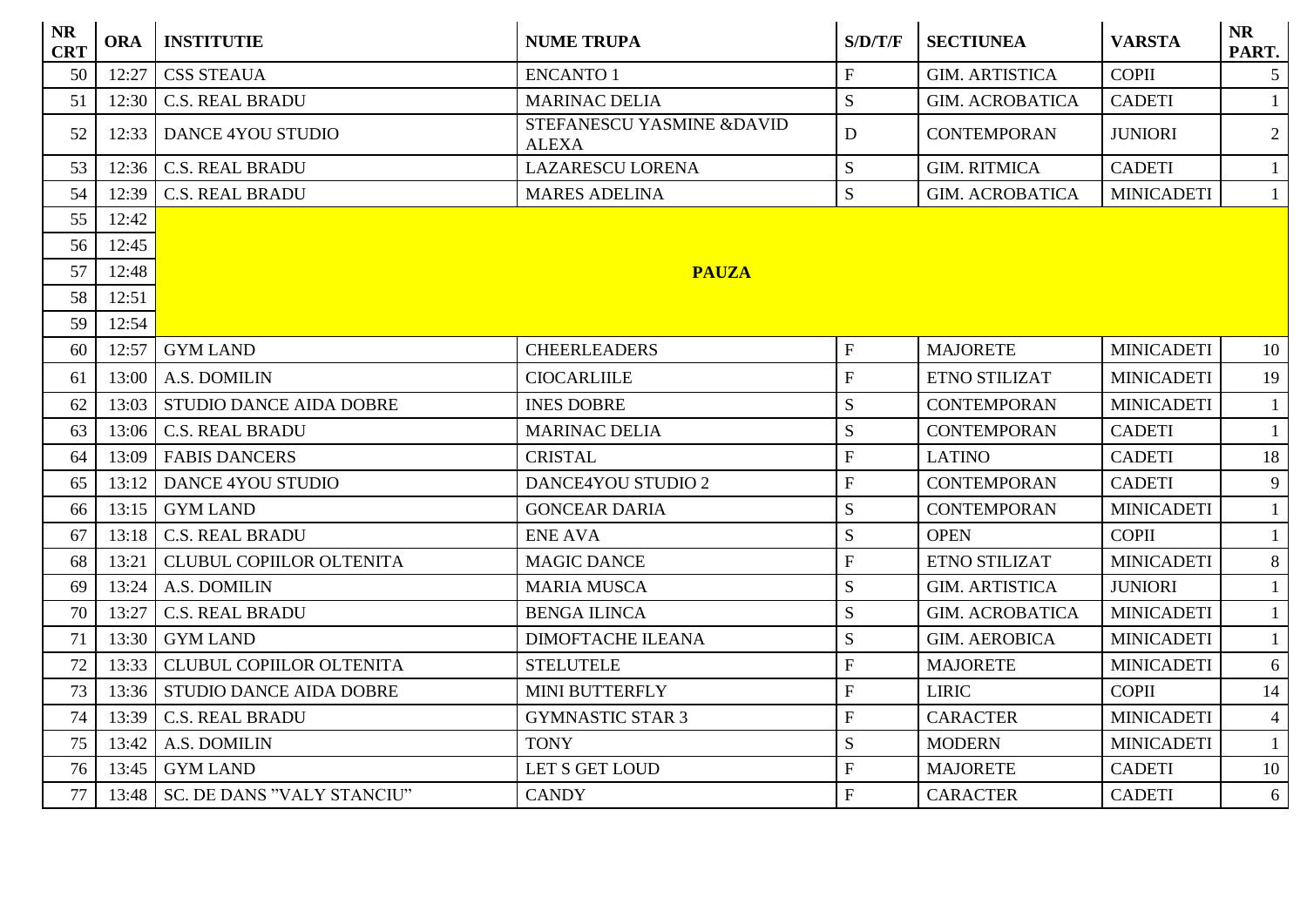| <b>NR</b><br><b>CRT</b> | <b>ORA</b> | <b>INSTITUTIE</b>              | <b>NUME TRUPA</b>                          | S/D/T/F        | <b>SECTIUNEA</b>       | <b>VARSTA</b>     | <b>NR</b><br>PART. |
|-------------------------|------------|--------------------------------|--------------------------------------------|----------------|------------------------|-------------------|--------------------|
| 78                      | 13:51      | <b>C.S. REAL BRADU</b>         | <b>IONETE TEODORA</b>                      | S              | <b>TEMATIC</b>         | <b>JUNIORI</b>    | $\mathbf{1}$       |
| 79                      | 13:54      | <b>FABIS DANCERS</b>           | <b>CRISTAL 2</b>                           | $\overline{F}$ | <b>CARACTER</b>        | <b>CADETI</b>     | 13                 |
| 80                      | 13:57      | <b>GYM LAND</b>                | <b>GALAXY GIRLS</b>                        | T              | <b>GIM. AEROBICA</b>   | <b>MINICADETI</b> | 3 <sup>7</sup>     |
| 81                      | 14:00      | <b>CSMB</b>                    | <b>SWEET LIGHTS</b>                        | $\overline{F}$ | <b>MODERN</b>          | <b>MINICADETI</b> | 11                 |
| 82                      | 14:03      | A.S. DOMILIN                   | YELLOW GYPSIES                             | $\overline{F}$ | <b>CARACTER</b>        | <b>CADETI</b>     | 16                 |
| 83                      | 14:06      | <b>GYM LAND</b>                | <b>CIGHIR SARA</b>                         | S              | <b>ACRODANCE</b>       | <b>CADETI</b>     | $\mathbf{1}$       |
| 84                      | 14:09      | <b>C.S. REAL BRADU</b>         | <b>GYMNASTIC STAR 4</b>                    | ${\bf F}$      | <b>ETNO STILIZAT</b>   | <b>CADETI</b>     | $\overline{4}$     |
| 85                      | 14:12      | <b>STUDIO DANCE AIDA DOBRE</b> | <b>MINI CHRYSTALL</b>                      | ${\bf F}$      | <b>MODERN</b>          | <b>COPII</b>      | 15                 |
| 86                      | 14:15      | <b>GYM LAND</b>                | <b>ECLIPSE</b>                             | $\mathbf D$    | <b>GIM. AEROBICA</b>   | <b>CADETI</b>     | $\overline{2}$     |
| 87                      | 14:18      | <b>C.S. REAL BRADU</b>         | <b>BADULESCU ANYA</b>                      | S              | <b>GIM. ACROBATICA</b> | <b>MINICADETI</b> | $\mathbf{1}$       |
| 88                      | 14:21      | <b>FABIS DANCERS</b>           | <b>CITRINE</b>                             | ${\bf F}$      | <b>BALET</b>           | <b>COPII</b>      | 17                 |
| 89                      | 14:24      | A.S. DOMILIN                   | <b>MARIA MILAN</b>                         | ${\bf S}$      | <b>GIM. ARTISTICA</b>  | <b>CADETI</b>     | $\mathbf{1}$       |
| 90                      | 14:27      | <b>GYM LAND</b>                | <b>MAMBO</b>                               | T              | <b>GIM. AEROBICA</b>   | <b>CADETI</b>     | 3 <sup>1</sup>     |
| 91                      | 14:30      | <b>C.S. REAL BRADU</b>         | <b>IONETE TEODORA</b>                      | ${\bf S}$      | <b>OPEN</b>            | <b>JUNIORI</b>    | $\mathbf{1}$       |
| 92                      | 14:33      | <b>C.S. REAL BRADU</b>         | <b>LAZARESCU LORENA</b>                    | ${\bf S}$      | <b>GIM. ACROBATICA</b> | <b>CADETI</b>     | $\mathbf{1}$       |
| 93                      | 14:36      | <b>C.S. REAL BRADU</b>         | <b>ZANFIR ALEXIA</b>                       | S              | <b>GIM. RITMICA</b>    | <b>CADETI</b>     | $\mathbf{1}$       |
| 94                      | 14:39      | A.S. DOMILIN                   | <b>ALEXANDRA STOASA</b>                    | S              | <b>LATINO</b>          | <b>CADETI</b>     | $\mathbf{1}$       |
| 95                      | 14:42      | <b>GYM LAND</b>                | <b>ANDREEA MOCANU</b>                      | S              | <b>ACRODANCE</b>       | <b>CADETI</b>     | $\mathbf{1}$       |
| 96                      | 14:45      | <b>C.S. REAL BRADU</b>         | <b>FLORICA ALISA</b>                       | S              | <b>GIM. ACROBATICA</b> | <b>CADETI</b>     | $\mathbf{1}$       |
| 97                      | 14:48      | <b>STUDIO DANCE AIDA DOBRE</b> | <b>MIDI CHRYSTALL</b>                      | ${\bf F}$      | <b>LIRIC</b>           | <b>MINICADETI</b> | 8                  |
| 98                      | 14:51      | <b>GYM LAND</b>                | <b>ENEMY</b>                               | $\mathbf D$    | <b>ACRODANCE</b>       | <b>CADETI</b>     | $\overline{2}$     |
| 99                      | 14:54      | A.S. DOMILIN                   | <b>BIANCA IABANGIU</b>                     | S              | <b>GIM. ARTISTICA</b>  | <b>MINICADETI</b> | $\mathbf{1}$       |
| 100                     | 14:57      | <b>C.S. REAL BRADU</b>         | LAZARESCU LORENA& IONETE<br><b>TEODORA</b> | D              | <b>GIM. ACROBATICA</b> | <b>JUNIORI</b>    | $\overline{2}$     |
| 101                     | 15:00      | <b>CSS DINAMO</b>              | <b>UNSTOPPABLE</b>                         | $\overline{F}$ | <b>GIM. ARTISTICA</b>  | <b>MINICADETI</b> | 6                  |
| 102                     | 15:03      | <b>GYM LAND</b>                | <b>TOGETHER</b>                            | $\overline{T}$ | <b>GIM. AEROBICA</b>   | <b>CADETI</b>     | $\mathfrak{Z}$     |
| 103                     | 15:06      | <b>C.S. REAL BRADU</b>         | MARINAC DELIA& ZANFIR ALEXIA               | $\mathbf D$    | <b>GIM. ACROBATICA</b> | <b>CADETI</b>     | $\overline{2}$     |
| 104                     | 15:09      | C.S. AKIRA                     | <b>AKIRA SHOW</b>                          | ${\bf F}$      | <b>GIM. RITMICA</b>    | <b>MINICADETI</b> | 5 <sup>5</sup>     |
| 105                     | 15:12      | CC SECTOR 5                    | <b>GRAND ATTITUDE 1</b>                    | ${\bf F}$      | <b>ETNO STILIZAT</b>   | <b>CADETI</b>     | 10                 |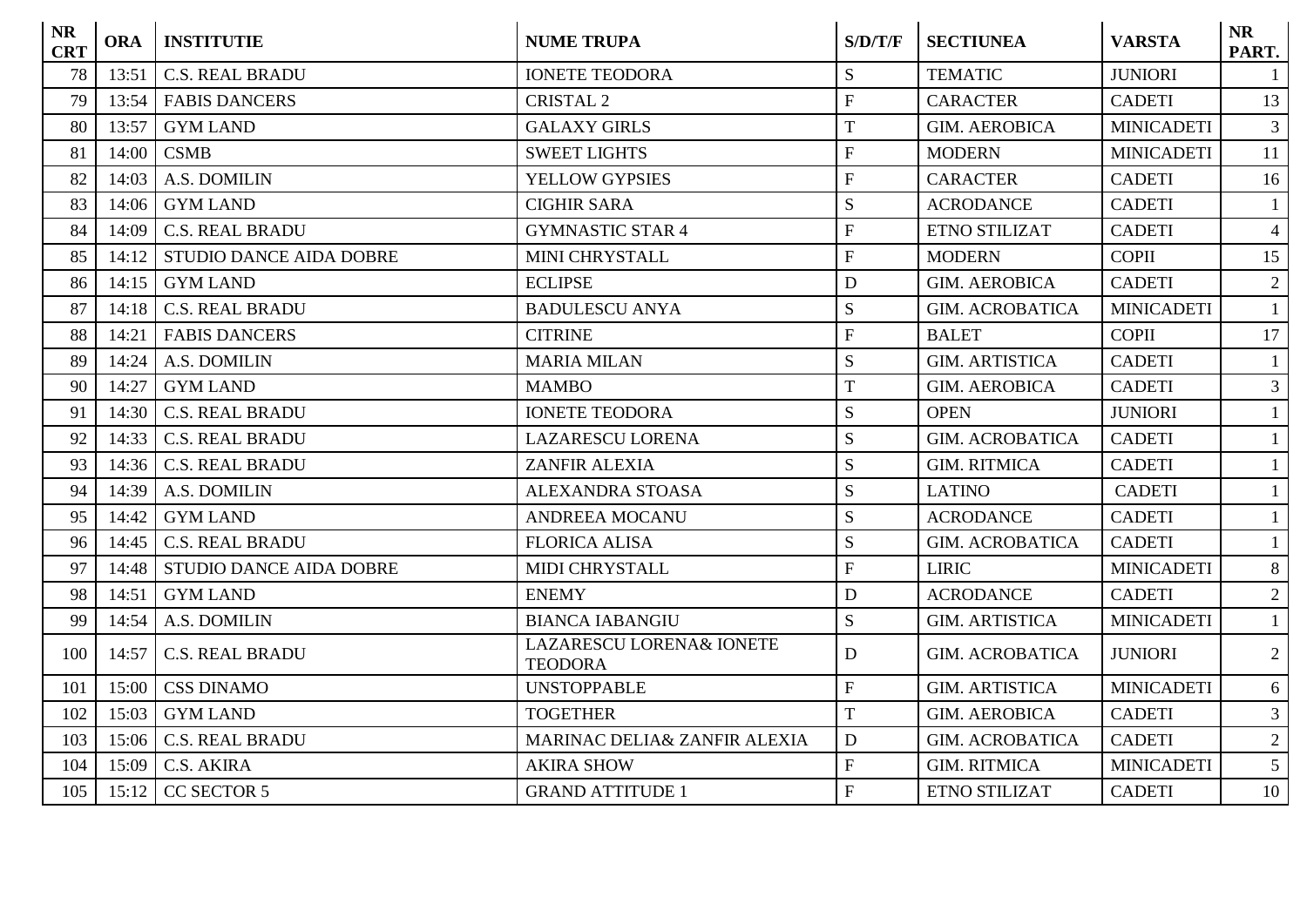| <b>NR</b><br><b>CRT</b> | <b>ORA</b> | <b>INSTITUTIE</b>              | <b>NUME TRUPA</b>            | S/D/T/F                   | <b>SECTIUNEA</b>       | <b>VARSTA</b>     | <b>NR</b><br>PART. |
|-------------------------|------------|--------------------------------|------------------------------|---------------------------|------------------------|-------------------|--------------------|
| 106                     | 15:15      | <b>C.S.REAL BRADU</b>          | <b>CONSTANTINESCU ILINCA</b> | S                         | <b>GIM. ACROBATICA</b> | <b>COPII</b>      |                    |
| 107                     | 15:18      | <b>STUDIO DANCE AIDA DOBRE</b> | <b>INES&amp; THEO</b>        | D                         | <b>CONTEMPORAN</b>     | <b>CADETI</b>     | $\overline{2}$     |
| 108                     | 15:21      | <b>CSS DINAMO</b>              | <b>TUDORACHE ANA</b>         | ${\bf S}$                 | <b>GIM. ARTISTICA</b>  | <b>JUNIORI</b>    | $\mathbf{1}$       |
| 109                     | 15:24      | A.S. DOMILIN                   | <b>ANOTIMPURILE</b>          | ${\bf F}$                 | <b>TEMATIC</b>         | <b>MINICADETI</b> | $\overline{4}$     |
| 110                     | 15:27      | <b>GYM LAND</b>                | <b>CONFIDENT</b>             | $\mathbf D$               | <b>ACRODANCE</b>       | <b>COPII</b>      | $\overline{2}$     |
| 111                     | 15:30      | C.S. AKIRA                     | <b>PISICUTELE</b>            | ${\bf F}$                 | <b>TEMATIC</b>         | <b>MINICADETI</b> | 6                  |
| 112                     | 15:33      | CAMINUL CULTURAL STEFESTI      | <b>FLUTURASII</b>            | ${\bf F}$                 | <b>CONTEMPORAN</b>     | <b>JUNIORI</b>    | 9                  |
| 113                     | 15:36      | <b>ACS JOLIE SPORT CLUB</b>    | <b>JOLIE SPORT CLUB 1</b>    | $\mathbf{F}$              | <b>GIM. RITMICA</b>    | <b>JUNIORI</b>    | 13                 |
| 114                     | 15:39      | A.S. DOMILIN                   | POWER DUO                    | D                         | <b>TEMATIC</b>         | <b>CADETI</b>     | 2                  |
| 115                     | 15:42      | <b>CSS DINAMO</b>              | <b>ENISOR ANASTASIA</b>      | S                         | <b>GIM. ARTISTICA</b>  | <b>MINICADETI</b> | $\mathbf{1}$       |
| 116                     | 15:45      | <b>CC SECTOR 5</b>             | <b>GRAND ATTITUDE 2</b>      | ${\bf F}$                 | <b>BALET</b>           | <b>CADETI</b>     | 11                 |
| 117                     | 15:48      | C.S. AKIRA                     | <b>MINI AKIRA</b>            | $\overline{F}$            | <b>MAJORETE</b>        | <b>COPII</b>      | 10                 |
| 118                     | 15:51      | <b>STUDIO DANCE AIDA DOBRE</b> | MIDI BUTTERFLY               | ${\bf F}$                 | <b>FANTEZIE</b>        | <b>MINICADETI</b> | 12                 |
| 119                     | 15:54      | <b>ACS JOLIE SPORT CLUB</b>    | <b>JOLIE SPORT CLUB 4</b>    | ${\bf F}$                 | <b>GIM. RITMICA</b>    | <b>COPII</b>      | 12                 |
| 120                     | 15:57      | <b>CSS DINAMO</b>              | <b>MARIA TANIA</b>           | S                         | <b>GIM. ARTISTICA</b>  | <b>MINICADETI</b> | $\mathbf{1}$       |
| 121                     | 16:00      | <b>FLY DANCE</b>               | <b>IOANA GLAMA</b>           | S                         | FOLCLOR NAT.           | <b>MINICADETI</b> | $\mathbf{1}$       |
| 122                     | 16:03      | CAMINUL CULTURAL STEFESTI      | <b>FLUTURASII JUNIOR</b>     | $\mathbf{F}$              | <b>OPEN</b>            | <b>CADETI</b>     | 8                  |
| 123                     | 16:06      | C.S. AKIRA                     | <b>SOLO LIA</b>              |                           | <b>ACROGYM</b>         | <b>JUNIORI</b>    | $\mathbf{1}$       |
| 124                     | 16:09      | <b>FLY DANCE</b>               | <b>DUO TIME S</b>            | D                         | <b>TEMATIC</b>         | <b>JUNIORI</b>    | $\overline{2}$     |
| 125                     | 16:12      | <b>CC SECTOR 5</b>             | <b>DANCE STARS</b>           | ${\bf F}$                 | <b>MODERN</b>          | <b>MINICADETI</b> | 14                 |
| 126                     | 16:15      | <b>ACS JOLIE SPORT CLUB</b>    | <b>JOLIE SPORT CLUB 2</b>    | ${\bf F}$                 | <b>GIM. RITMICA</b>    | <b>CADETI</b>     | 13                 |
| 127                     | 16:18      | PALATUL NAT. AL COPIILOR       | RITM 1                       | $\boldsymbol{\mathrm{F}}$ | <b>LATINO</b>          | <b>CADETI</b>     | $7\overline{ }$    |
| 128                     | 16:21      | <b>STUDIO DANCE AIDA DOBRE</b> | <b>ALESIA</b>                | $\mathbf{F}$              | <b>MODERN</b>          | <b>MINICADETI</b> | 6                  |
| 129                     | 16:24      | <b>FLY DANCE</b>               | <b>IOANA GLAMA</b>           | S                         | <b>TEMATIC</b>         | <b>MINICADETI</b> | $\mathbf{1}$       |
| 130                     | 16:27      | <b>CSS DINAMO</b>              | <b>STANESCU ANA</b>          | S                         | <b>GIM. ARTISTICA</b>  | <b>MINICADETI</b> | $\mathbf{1}$       |
| 131                     | 16:30      | <b>ACS JOLIE SPORT CLUB</b>    | <b>JOLIE SPORT CLUB 3</b>    | $\boldsymbol{\mathrm{F}}$ | <b>GIM. RITMICA</b>    | <b>MINICADETI</b> | 14                 |
| 132                     | 16:33      | C.S. AKIRA                     | <b>SOLO SOFIA</b>            | ${\bf S}$                 | <b>ACROGYM</b>         | <b>COPII</b>      | $\mathbf{1}$       |
| 133                     | 16:36      | <b>STUDIO DANCE AIDA DOBRE</b> | <b>CHRYSTALL</b>             | ${\bf F}$                 | <b>MODERN</b>          | <b>CADETI</b>     | 13                 |